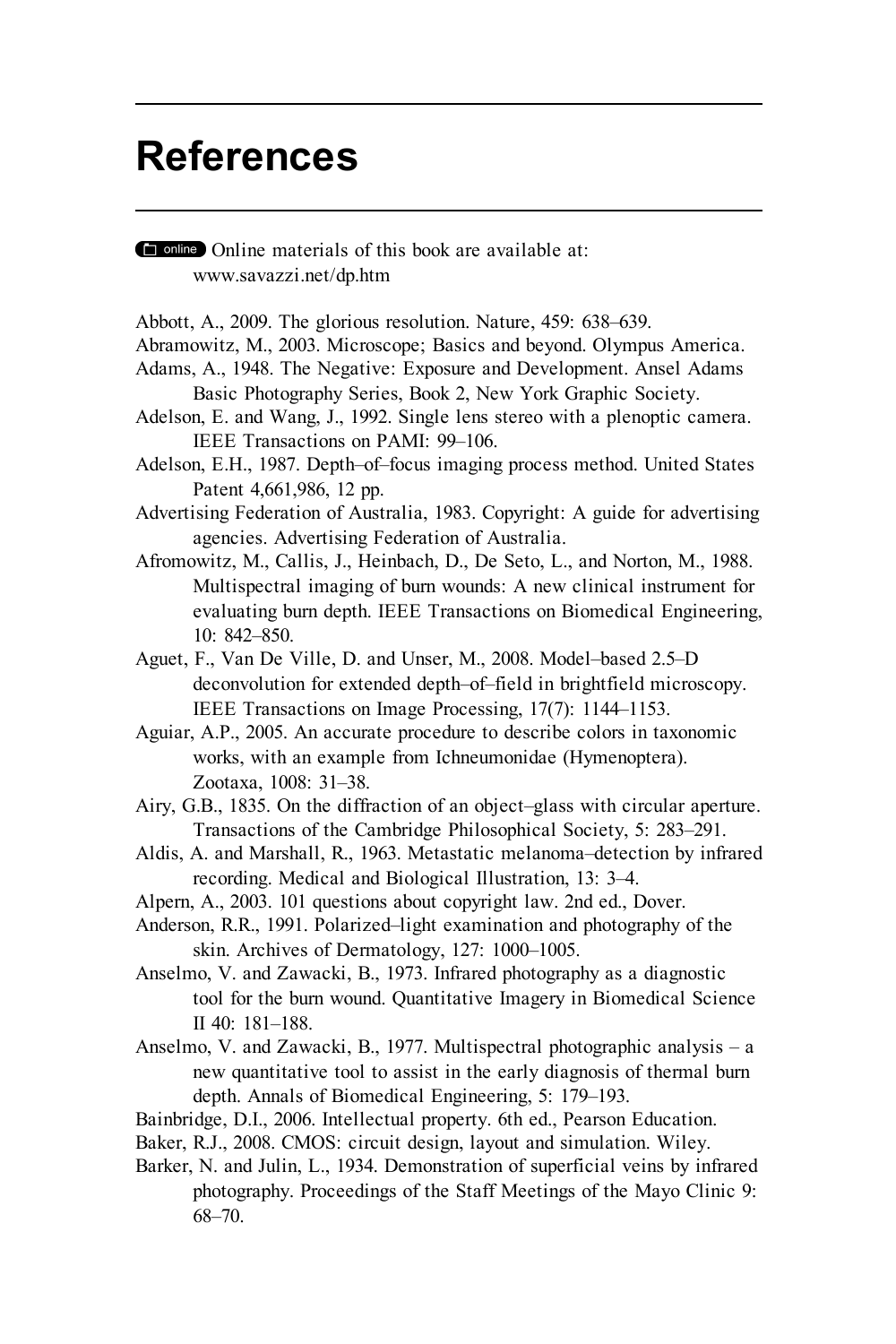- Barth, F.G., 1991. Insects and flowers. Princeton University Press.
- Bayer, B.E., 1976. Color imaging array. United States Patent 3,971,065, 10 pp.
- Beale, L.S., 1857. How to work with the microscope. John Churchill.
- Bean, W., 1945. A note on infrared photography of cutaneous arterial "spiders" and hereditary haemorrhagic telangiectasia. Journal of Laboratory and Clinical Medicine, 30: 190.
- Bean, W., 1951. A note on venous stars. Transactions of the Association of American Physicians, 64: 100–108.
- Bean, W., 1958. Vascular spiders and related lesions of the skin. Charles C. Thomas.
- Begleiter, S.H., 2008. 50 lighting setups for portrait photographers. Amherst Media.
- Bengtson, S., 2000. Teasing fossils out of shales with cameras and computers. Palaeontologia Electronica, 3: 14 pp. (palaeo– electronica.org).
- Bercovici, A., Hadley, A. and Villanueva–Amadoz, U., 2009. Improving depth of field resolution for palynological photomicrography. Palaeontologia Electronica, 12(2): 12 pp. (palaeo–electronica.org).
- Bercovitz, J., 1998. Image–side perspective and stereoscopy. In Fisher, S., Merritt, j. and Bolas, M. (eds.) Stereoscopic displays and virtual reality systems, Proceedings of the SPIE, 3295: 10 pp.
- Bigras, C., 2004. Science of conservation: Ultraviolet fluorescence photography using a digital camera with electronic flash strobe. Canadian Conservation Institute Newsletter, No. 34. (www.cci– icc.gc.ca).
- Blaker, A.A., 1965. Photography for scientific publication: a handbook. Freeman.
- Blaker, A.A., 1976. Field photography; beginning and advanced techniques. Freeman.
- Blaker, A.A., 1989. Handbook for scientific photography. 2nd. ed., Freeman.
- Bloch, C., 2007. The HDRI handbook: High dynamic range imaging for photographers and CG artists. Rockynook.
- Bowes K., 1950. Clinical aspects of infrared photography. Photography Journal, 90B: 63–65.
- Boyle, B., 1992. Fossil detail leaps with double polarization. Professional Photographers of Canada, 22: 10–12.
- Bracegirdle, B., 1995. Scientific photomacrography. Bios.
- Bradley, A.P. and Bamford, P.C., 2004. A one–pass extended depth of field algorithm based on the over–complete discrete wavelet transform. Image and Vision Computing '04 New Zealand: 279–284.
- Bridgman, C. and Gibson, H., 1963. Infrared photographic examination of paintings and other art objects. Studies in Conservation, 8: 77–83.
- Briscoe, M.H., 1996. Preparing scientific illustrations: a guide to better posters, presentations and publications. Springer.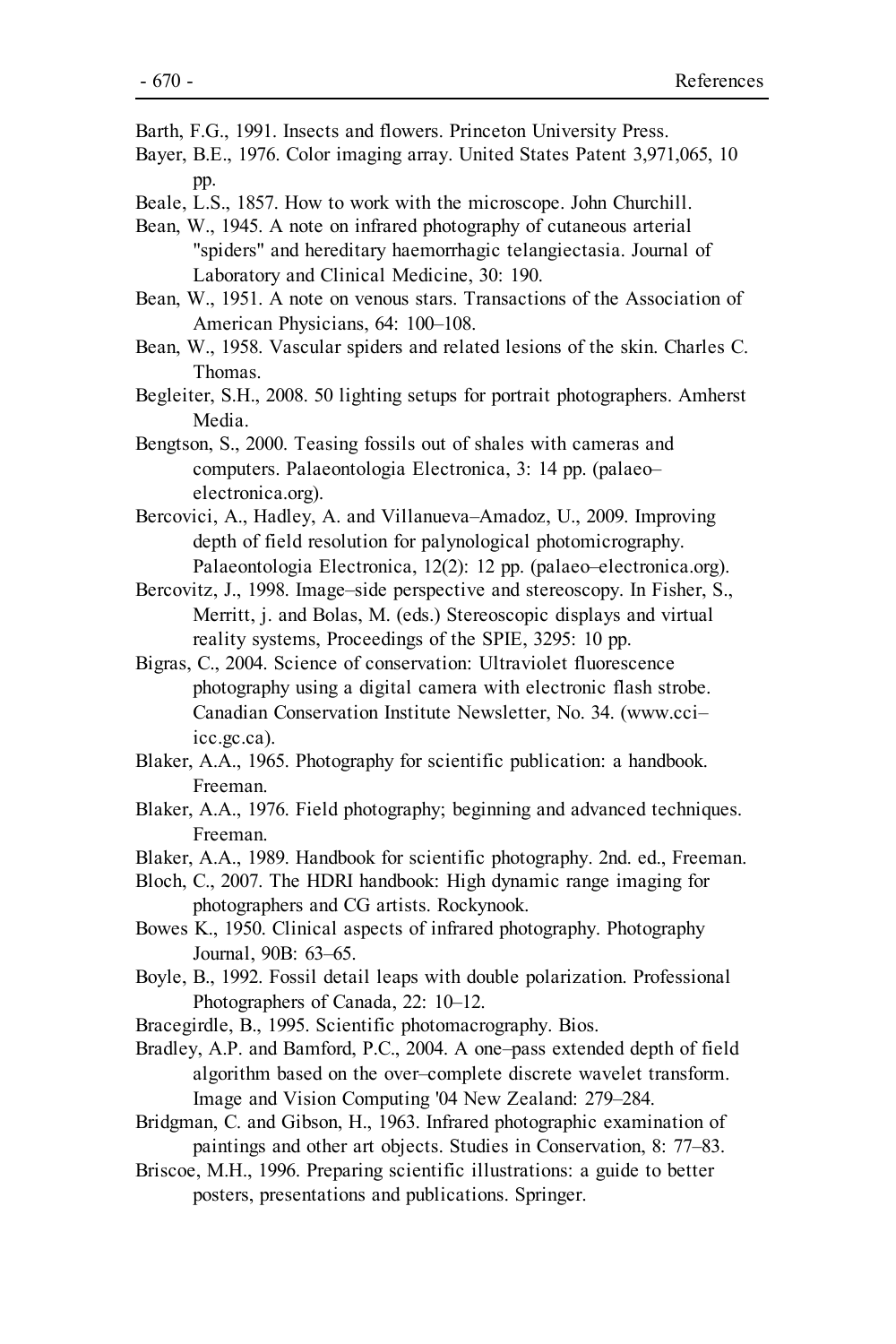- Bristow, J.A., 1999. ISO brightness: a more complete definition. Tappi Journal, 82 (10): 54–56.
- Brumfiel, G., 2009. Ideal focus. Nature, 459: 504–505.
- Buffington, M. and Gates, M., 2008. Advanced imaging techniques II: Using a compound microscope for photographing point–mount specimens. American Entomologist, 54: 222–224.
- Buffington, M.L., Burks, R. and McNeil, L., 2005. Advanced techniques for imaging microhymenoptera. American Entomologist, 51: 50–54.
- Buhler, J. and Wexler, D., 2002. A phenomenological model for bokeh rendering. ACM SIGGRAPH 2002 Abstracts: 142.
- Burkhardt, D., 1989. UV vision: a bird's eye view of feathers. Journal of Comparative Physiology A, 164: 787–796.
- Carlson, J.C., 1938. An inexpensive microscope lamp for critical illumination. Biotechnic and Histochemistry, 13: 97–100.
- Carr, P. and Correll, R., 2009. HDR photography. Wiley.
- Charmasson, H. and Buchacha, J., 2008. Patents, copyrights & trademarks for dummies. 2nd ed., Wiley.
- Chen, J., Moran, S. and Davidson, G.P., 2008. Method for correcting distortions in multi–focus image stacks. United States Patent 7,349,584B2.
- Child, J., 2005. Studio photography; essential skills. 3rd ed., Focal Press.
- Child, J. and Galer, M., 2008. Photographic lighting. 4th edition, Focal Press/Elsevier.
- Cisneros, E., 2010. Automated multi–focus imaging. Axis, 6(2): 1–13 (www.mineralogicalrecord.com).
- Clark, W., 1934. Infrared photography. Journal of the Biological Photographic Association, 2: 119–129.
- Clark, W., 1937. Photography of the Infrared. American Annals of Photography 51: 13-22.
- Clarke, T. M., 1984. Method for calculating relative apertures for optimizing diffraction–limited depth of field in photomacrography. The Microscope, 32: 219–258.
- Clarke, T. M., 1993. Image field size limitation for scanning light photomacrography. The Microscope, 41: 21–30.
- Clarke, T. M., 1996. Resolution considerations for photomacrography and photomicroscopy. Microscopy Today, May 1996: 10–11.
- Clarke, T., 2005a. Constructing a scanning light photomacrography system. Modern Microscopy Journal, March 2005 (www.modernmicroscopy.com).
- Clarke, T., 2005b, Applying an Abbe criterion to photomacrography, Modern Microscopy Journal, December 2005 (www.modernmicroscopy.com).
- Collier, M., 2003. eBay bargain shopping for dummies. Wiley.
- Collier, M., 2004. eBay timesaving techniques for dummies. Wiley.
- Collier, M., 2007. eBay for dummies. 5th ed., Wiley.
- Colwell, R., 1967. Remote Sensing as a means of determining ecological conditions. BioScience, 17: 444–449.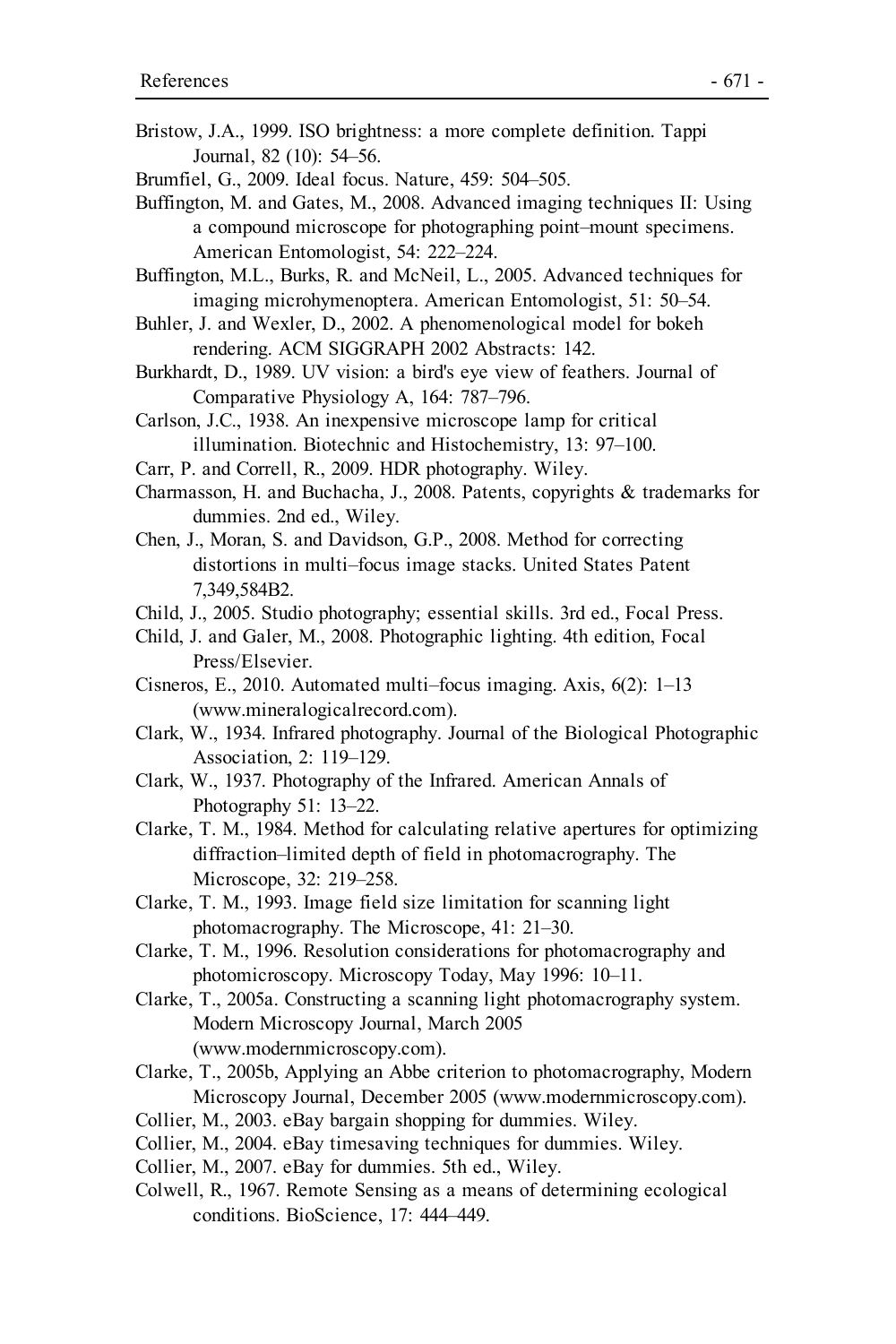- Colwell, R., 1968. Remote sensing of natural resources. Scientific American, 218: 54–69.
- Cott, H., 1956. Zoological photography in practice. Fountain Press.
- Crabb, P., 2001. The use of polarized light in photography of macrofossils. Palaeontology, 44: 659–664.
- Crawford, T., 2002. Business and legal forms for photographers. 3rd. ed., Allworth Press.
- Crawford, T., 2003. Starting your career as a freelance photographer. Allworth Press.
- Crawley, G., 2009. Resolution, Part 1. Amateur Photographer, November 14, 2009: 59–61.
- Creer, K., 1976. Unusual photographic techniques in document examination. Forensic Science, 7: 23–29.
- Cubberly, M., 1976. Infrared photography as a diagnostic tool in ophthalmology. Journal of the Biological Photographic Association, 44: 80–85.
- Dale, D., 1982. Scanning photomacrography. Functional Photography, May– June 1982: 18–21.
- Dallow, R., 1974. Color infrared photography of the ocular fundus. Archives of Ophthalmology, 92: 254–258.
- Dantzig, S.A., 2007. Softbox lighting techniques for professional photographers. Amherst Media.
- Davis, H., 2010a. Creative composition: Digital photography tips and techniques. Wiley.
- Davis, H., 2010b. Creative close–ups: Digital photography tips and techniques. Wiley.
- Davis, H., 2010c. Close–up and macro photography. Elsevier Focal Press.
- Dekking, H., 1933. Infrarot photographie des auges. Albrecht von Graefes Archiv für klinische und experimentelle Ophthalmologie, 130: 373– 374.
- Dekking, H., 1934. Infrarotphotographie des auges II. Mitteilung. Das pigment. Albrecht von Graefes Archiv für klinische und experimentelle Ophthalmologie, 133:20–25.
- DeMent, J. and Culbertson, R., 1951. Comparative photography in dental science, Dental Radiography and Photography, 24: 28–34.
- Dent, R., 1938. The photographic illustration of medical subjects. Photography Journal, 78: 197–207.
- Dent, R., 1941. The photographic aspect of light of the superficial venous pattern in congenital heart disease with cyanosis. American Heart Journal, 18: 282–283.
- Diegert, C., 2006. Technical assessment of Navitar Zoom 6000 optic and Sony HDC–X310 camera for MEMS presentations and training. Sandia Report SAND2006–0906, 23 pp.
- Dingley, M., 2010. Compressoria. Micscape Magazine. (www.microscopy– uk.org.uk)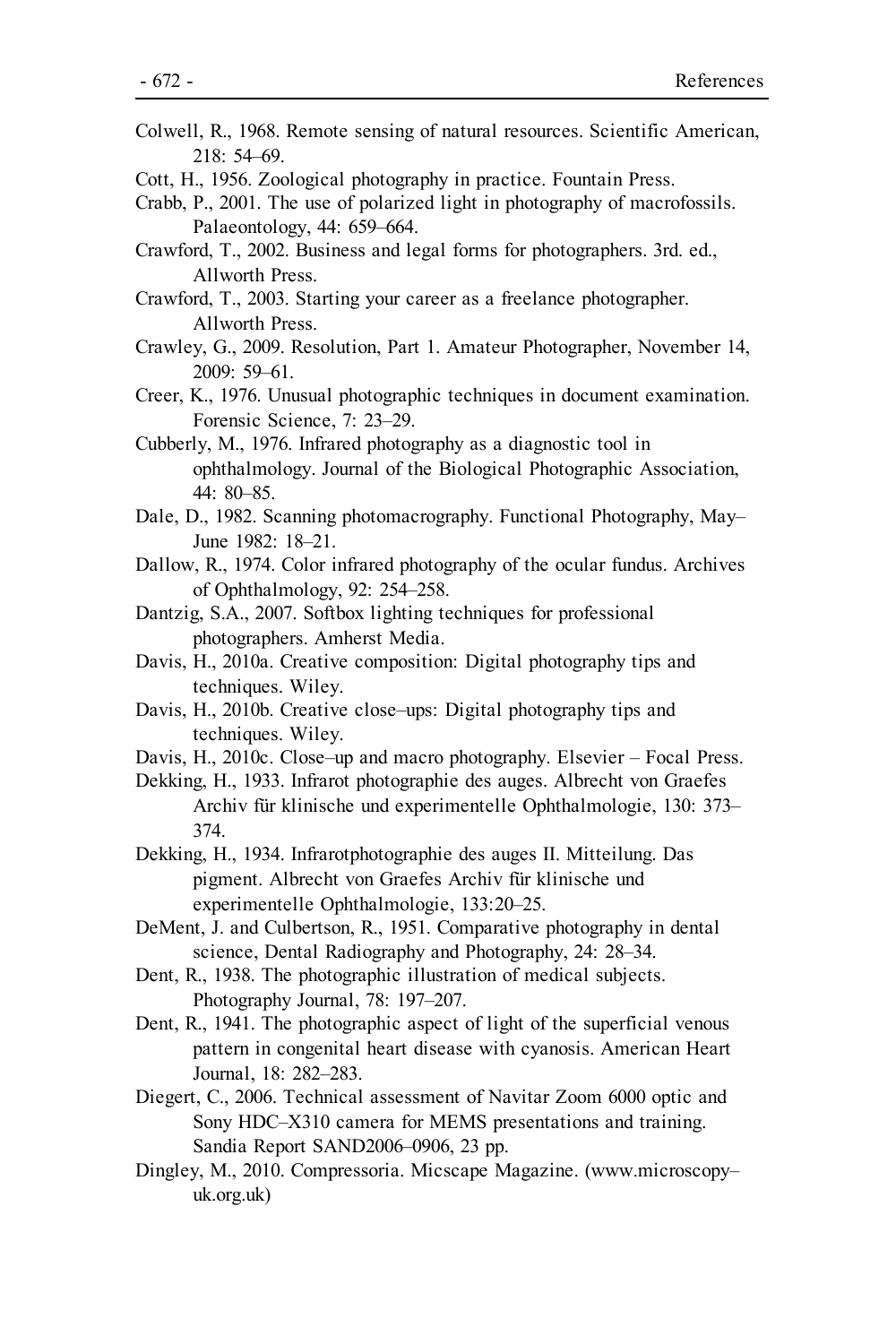- Dórame, K., 2009. The photographer's guide to making money; 150 ideas for cutting costs and boosting profits. Amherst Media.
- Dorin, R.B.J., 2005. Digital imagery. In: Dorion, R.B.J. (ed.), Bitemark Evidence. Forensic Science Series, 169–181, Marcel Dekker, New York.
- Duncan, C.D., 2010. Advanced crime scene photography. CRC Press.
- Emmett, J.L. and Schawlow, E.L., 1963. Enhanced ultraviolet output from double–pulsed flash lamps. Applied Physics Letters, 2: 204–206.
- Epstein, B., 1939. Infrared photographic demonstration of the superficial venous pattern in congestive heart disease with cyanosis. American Heart Journal, 18: 282–289.
- Evans, T. 2006. Digital Archaeology: Bridging Method and Theory. Routledge.
- Ewins, D, Braun, S., Rao, S. and Braun, S. (eds.), 2001. The Encyclopedia of Vibration. Elsevier.
- Fariza, E., O'Day, T., Jalkh, A.E., and Medina, A., 1989. Use of cross– polarized light in anterior segment photography. Archives of Ophthalmology, 107: 608–610.
- Fear, R. and Muggia, F., 1962. Convenient visualization of venous patterns. Archives of Internal Medicine, 110: 898–899.
- Feldman, J., 1936. A review of infrared photography with reference to its value in ophthalmology. Archives of Ophthalmology, 15: 435–442.
- Folsom, W.B., 2009. Butterfly photography. Amherst.
- Ford, R., 1974. Infrared photography of transilluminated infant skulls. Journal of the Biological Photographic Association, 42: 94–102.
- Forster, B., Van De Ville, D., Berent, J., Sage, D. and Unser, M., 2004. Complex Wavelets for Extended Depth–of–Field: A New Method for the Fusion of Multichannel Microscopy Images. Microscopy Research and Technique, 65(1–2): 33–42.
- Fowler, B.A., El Gamal, A., Yang, D.X. and Tian, H., 1998. Method for estimating quantum efficiency for CMOS image sensors. Proceedings of the Society of Photographic Instrumentation Engineers, 3301: 178– 185.
- Fraser, B., Murphy, C. and Bunting, F., 2005. Real world color management. 2nd ed., Peachpit Press.
- Frazier, J.A., 1998. Wide angle, deep field, close focusing optical system. United States Patent 5,727,236, 17 pp.
- Frey, H.G., Keilmann, F., Kriele, A. and Guckenberger, R., 2002. Enhancing the resolution of scanning near–field optical microscopy by a metal tip grown on an aperture probe. Applied Physics Letters, 81: 5030– 5032.
- Friedman, J., Lite, T. and Fischler, H., 1958. Infrared photography of the oral mucosa. New York Journal of Dentistry, 28: 7–13.
- Fulton, J., 1997. Utilizing the ultraviolet (UV Detect) camera to enhance the appearance of photodamage and other skin conditions. Dermatological Surgery, 23: 163–169.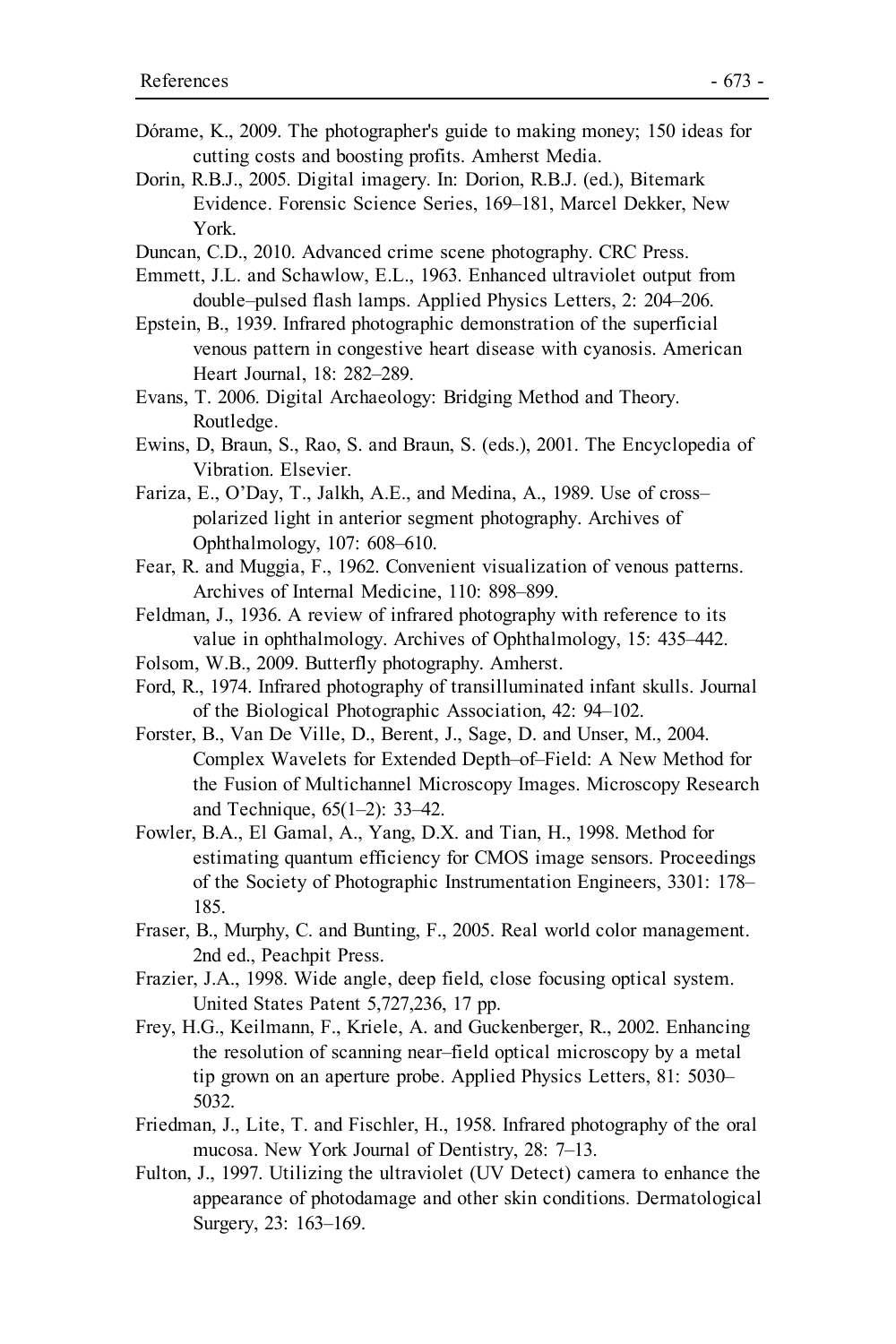- Galdino, G.M., DaSilva D. and Gunter, J.P., 2002. Digital photography for rhinoplasty. Plastic Reconstructive Surgery, 109: 1421–1434.
- Galdino, G.M., Swier, P., Manson, P. and Vander Kolk, C.A., 2000. Converting to digital photography: A model for a large group or academic practice. Plastic Reconstructive Surgery, 106: 119–124.
- Galdino, G.M., Vogel, J.E. and Vander Kolk, C.A., 2001. Standardizing digital photography: It's not all in the eye of the beholder. Plastic Surgical Nursing, 28: 66–68.
- Gandy, H.W., Kolb, A.C., Lupton, W.H. and Weller, J.F., 1964. Persistent enhanced UV radiation from double–pulsed flash lamps. Applied Physics Letters, 4: 11–13.
- Georgiev, T. and Lumsdaine, A., 2009. Superresolution with plenoptic camera 2.0. Adobe Technical Report, 9 pp.
- Georgiev, T. and Lumsdaine, A., 2010. Reducing plenoptic camera artifacts. Computer Graphics Forum, 29: 1955–1968.
- Georgiev, T.G., 2010. Plenoptic camera. United States Patent Application 2010/0020187, 17 pp.
- Gerakaris, J., 1986. A second look at scanning light photomacrography. The Microscope, 1986, 34: 1–8.
- Gibson, H., 1945. Infrared photography of patients, Medical and Radiographic Photography. 21: 72–86.
- Gibson, H., 1961. Postprandial intensification of venous pattern an example demonstrated by infrared photography. Medical and Radiographic Photography, 37: 16–18.
- Gibson, H., 1962. The photography of infra–red luminescence. Part 1. General Considerations. Medical and Biological Illustration, 12: 155– 166.
- Gibson, H., 1963a. The photography of infra–red luminescence. Part 2. Investigation of infrared phosphorescence. Medical and Biological Illustration, 13: 18–26.
- Gibson, H., 1963b. The photography of infra–red luminescence. Part 3. Plotting infra–red phosphorescence decay curves. Medical and Biological Illustration, 13: 89–90.
- Gibson, H., 1967. Medical infrared color photography. Visual Medicine, 2: 43–51.
- Gibson, H., 1978. Photography by infrared. Wiley.
- Gibson, H., Buckley, W. and Whitmore, K., 1965. New vistas in infrared photography for biological surveys. Journal of the Biological Photographic Association, 33: 1–33.
- Gibson, H.L., 1969. Photomacrography: Mathematical analysis of magnification and depth of detail. Kodak Publication N–15, 19 pp.
- Gibson, H.L., 1977. Close–up photography and photomacrography. Kodak Technical Publication N–12, 160 pp.
- Gibson, H.L., 1986. Depth and enlarging factors in ultra–close–up and photomacrographic prints from slides. British Photographic Association, 54: 127–142.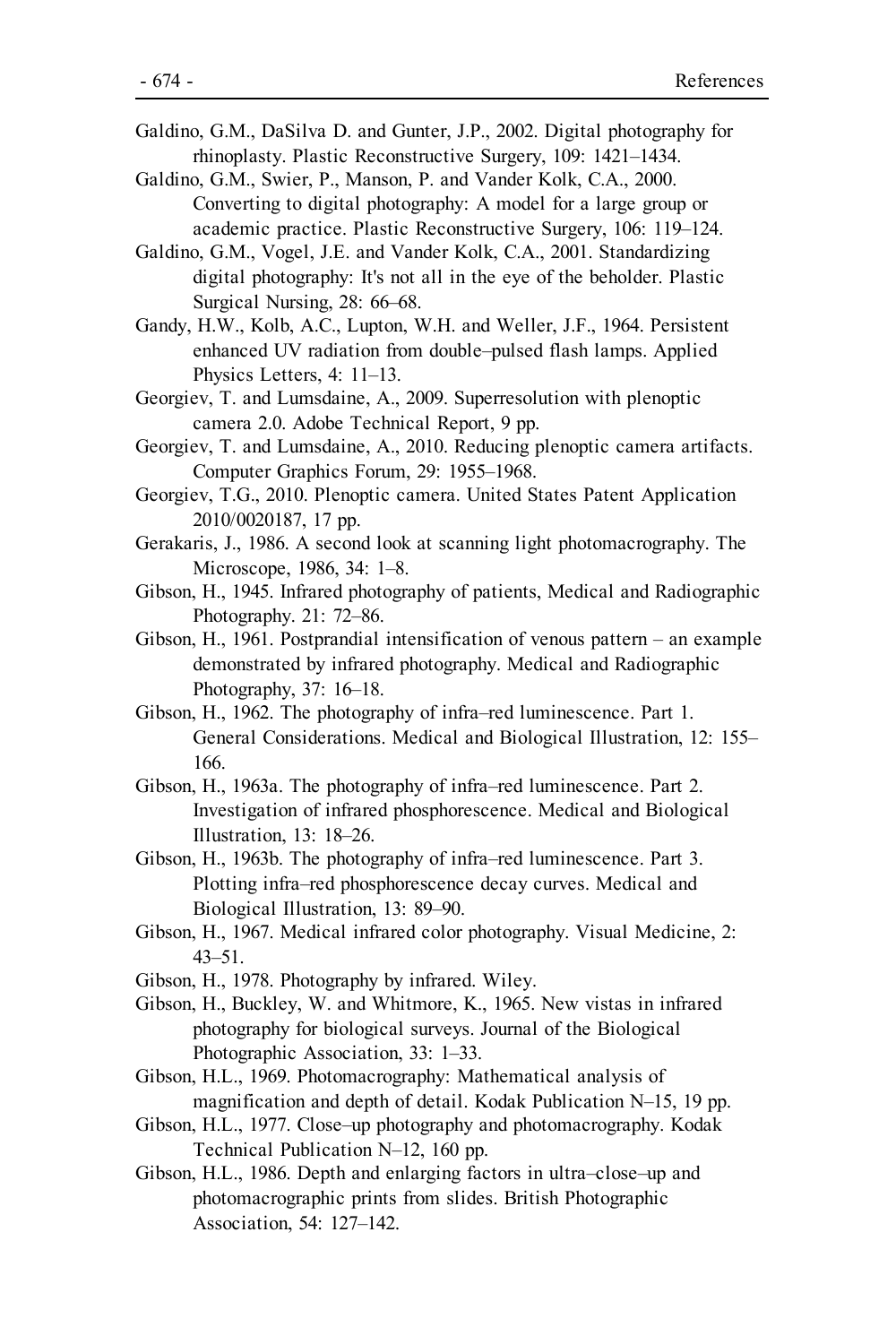- Gilchrest, B., Fitzpatrick T., Anderson R. and Parrish J., 1977. Localisation of melanin pigmentation in the skin with Wood's lamp. British Journal of Dermatology, 96: 245–248.
- Gilder, G., 2005. The silicon eye. Norton.
- Goldberg, J.D. (ed.), 2004. Photodamaged skin. Marcel Dekker.
- Golden, G.S. and Wright, F.D., 2005. Photography. In: Dorion, R.B.J. (ed.), Bitemark Evidence. Forensic Science Series, 87–168, Marcel Dekker.
- Gorman, W. and Hirsheimer, A., 1939. A study of the superficial venous pattern in pregnant women by infrared photography. Surgical Gynaecological Observation, 58: 54–62.
- Gouch, M.P., 2005. Method and apparatus for a multiple focus stack image. United States Patent Application 2005/0286800A1.
- Graham, R., 1992. Multispectral photography in remote sensing. British Journal of Photography, 139: 23–25.
- Green, R.O., 2001. A manual of practical laboratory and field techniques in palaeobiology. Kluwer.
- Grey, C., 2004a. Master lighting guide for portrait photographers, Amherst.
- Grey, T., 2004b. Color confidence; the digital photographer's guide to color management. Sybex.
- Grimaldi, F.M., 1665. Physico–mathesis de lumine, coloribus, et iride, aliisque adnexis libri duo: opus posthumum. Typographia Haeredis V. Benatij.
- Haack, P., 1962. Evaluating color, infrared and panchromatic aerial photos for forest survey. Photogrammetric Engineering and Remote Sensing, 28: 592–598.
- Hammer, Ø., Bengtson, S., Malzbender, T. and Gelb, D., 2002. Imaging fossils using reflectance transformation and interactive manipulation of virtual light sources. Paleontologia Electronica, 5: 9 pp. (palaeo– electronica.org).
- Hammond, J.H., 1981. The camera obscura; a chronicle. Adam Hilger Ltd.
- Hänninen, P., 2002. Light microscopy (communication arising): Beyond the diffraction limit. Nature, 419: 802.
- Harris, L.E. and Harris, L., 2001. Canadian copyright law: The indispensable guide for publishers, web professionals, writers, artists, filmmakers, teachers, librarians, archivists, curators, lawyers and business people. 3rd edition, McGraw–Hill – Ryerson.
- Harrison, N., 1950. Revealing the invisible. Functional Photography, 1: 10– 11.
- Haug, C., Haug, J.T., Waloszek, D., Maas, A., Frattigiani, R. and Liebau, S. 2009. New methods to document fossils from lithographic limestones of Southern Germany and Lebanon. Palaeontologia Electronica, 12: 12 pp. (palaeo–electronica.org).
- Haug, J.T., Haug, C. and Ehrlich, M., 2008. First fossil stomatopod larva (Arthropoda: Crustacea) and a new way of documenting Solnhofen fossils (Upper Jurassic, Southern Germany). Palaeodiversity, 1: 103– 109.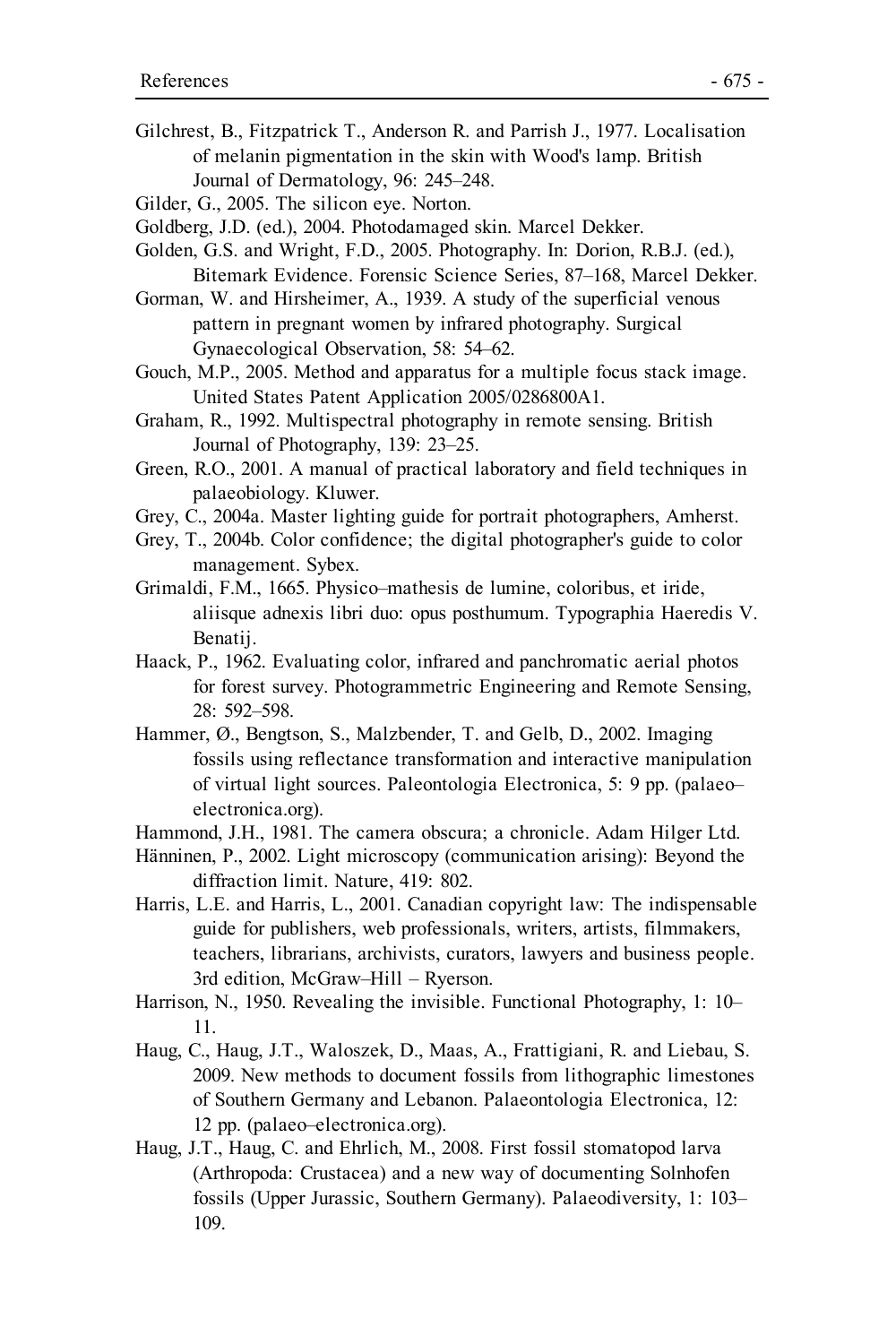- Häuser, C.L., Steiner, A., Holstein, J. and Scoble, M.J (eds.) 2005. Digital imaging of biological type specimens: A manual of best practice. European Network for Biodiversity Information.
- Hawkins, K., 2008. The Kathleen Hawkins guide to sales and marketing for professional photographers. Amherst Media.
- Haxthausen, H., 1933a. Infrared photography of subcutaneous varices in ulcer and eczema of the leg. British Journal of Dermatology, 45: 506–511.
- Haxthausen, H., 1933b. Om infrared fotograpfering i dermatologien. Ugeskrift for Laeger. 8: 221–222.
- Hecht, B., Sick, B., Wild, U.P., Deckert, V., Zenobi, R., Martin, O.J.F. and Pohl, D.W., 2000. Scanning near–field optical microscopy with aperture probes: Fundamentals and applications. Journal of Chemical Physics, 112: 7761–7774.
- Helbling, E.W. and Zagarese, H. (eds.), 2003. UV effects in aquatic organisms and ecosystems. Springer.
- Heller, D., 2008. A digital photographer's guide to model releases. Wiley.
- Heller, R., 1966. The use of multispectral sensing techniques to detect ponderosa pine trees under stress from insects or pathogenic organisms. Annual Program Reports of the United States Department of Agriculture, Washington DC, USA.
- Herzberger, M. and McClure, N., 1963. The design of superachromatic lenses. Applied Optics, 2: 553–560.
- Hinshaw, H. and Rutledge, D., 1942. Lesions in the superior mediastinum which interfere with venous circulation. Journal of Laboratory and Clinical Medicine, 27: 908–915.
- Hodges, E.R.S. 2003. The guild handbook of scientific illustration. Wiley.
- Holden, G., 2004. Doing everything with eBay. McGraw–Hill/Osborne.
- Hollows, G. and Singer, S., 2009. Matching lenses and sensors. Vision Systems Design, 14 (3) (www.vision–systems.com).
- Hours–Miedan, M., 1957. A la découverte de la peinture par les méthodes physiques. Arts et Métiers Graphiques.
- Howard, J., 2008. Practical HDRI. Rockynook.
- Huber, D., Keller, M. and Robert, D., 2000. 3D light scanning macrography. Journal of Microscopy, 203: 208–213.
- Hullfish, S., 2008. The art and technique of digital color correction. Focal Press.
- Hunter, F., Biver, F. and Fuqua, P., 2007. Light; science and magic. 3rd ed., Focal Press.
- Jackson, R., 1964. Detection of plant disease symptoms by infrared. Journal of the Biological Photographic Association, 32: 45–58.
- Jackson, R., 1971. Potato blight intensity levels as determined by microdensitometer studies of false color aerial photographs, Journal of the Biological Photographic Association, 39: 101–106.
- Jacobson, R.E., Ray, S.F., Attridge, G.G. and Axford, N.R., 2000. The manual of photography. 9th ed., Focal Press.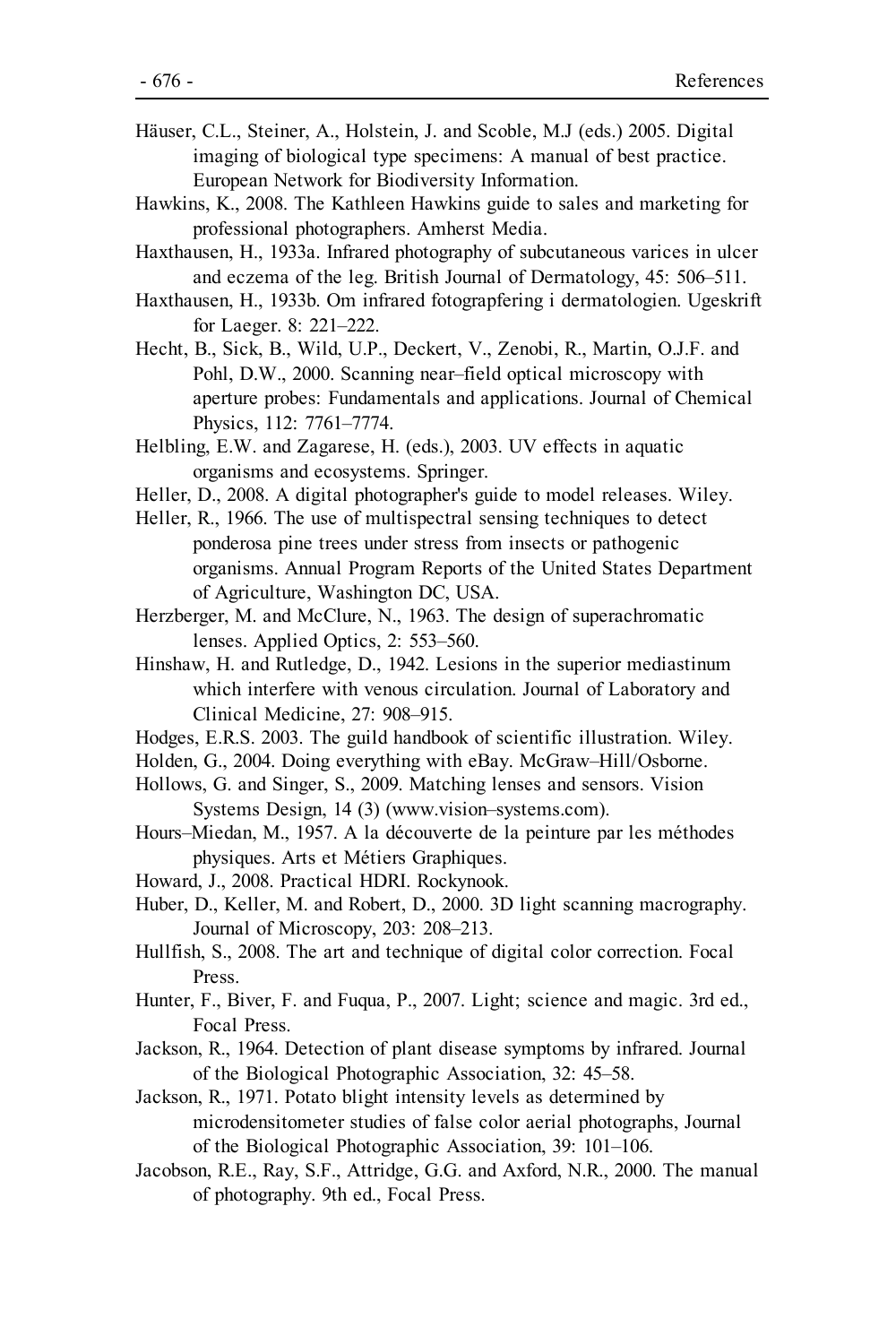- Jago, J.B., 1973. A hazard in the magnesium oxide method of whitening fossils. Journal of Paleontology, 47: 591–592.
- Jakob, Z., Alekseyev, L.V. and Narimanov, E., 2006. Optical hyperlens: Far– field imaging beyond the diffraction limit. Optics Express, 14: 8247– 8256.
- Jankelson, I. and Baker, H., 1938. Infrared photography of the abnormal wall in portal cirrhosis of the liver. American Journal of Digestive Diseases, 5: 414–418.
- Jankelson, I., Zamcheck, N. and Baker, H., 1954. Correlation between needle biopsy of the liver and infrared photography of the abdomen in cirrhosis of the liver. American Journal of Gastroenterology, 21: 9–17.
- Janová, D. and Jan, J., 1995. Robust surface reconstruction from stereo SEM images. Lecture Notes in Computer Science, 970: 900–905.
- Jeffords, R.M. and Miller, T.H. 1960. Air brush for whitening fossils, and notes on photography. Journal of Paleontology, 34: 275–276.
- Johnsen, S. and Widder, E.A., 2001. Ultraviolet absorption in transparent zooplankton and its implications for depth distribution and visual predation. Marine Biology, 138: 717–730.
- Jones, E., 1935. The demonstration of collateral venous circulation in the abdominal wall by means of infrared photography. American Journal of Medical Science, 190: 479–485.
- Judge, A.W., 1935. Stereoscopic photography. 2nd ed., Chapman and Hall.
- Kang, H.R., 1999. Digital color halftoning. SPIE/IEEE Press.
- Kawano, Y. and Tamura, K., 2000. High resolution macroscope. United States Patent 6,069,734, 20 pp.
- Keller, H.E., 2003. Proper alignment of the microscope. Methods in Cell Biology, 81: 43–53.
- Kerr, P.H., Fisher, E.M. and Buffington, M.L., 2008. Dome lighting for insect imaging under a microscope. American Entomologist, 54, 198–200.
- Khokhlov, A.A., Romanov, R.A., Zubov, B.V., Pashinin, A.D. and Kolesnikov, S.S., 2007. An LED–based illuminator for microphotometric studies of cells. Instruments and Experimental Techniques, 50: 404–407.
- Kingslake, R., 1989. A history of the photographic lens. Academic Press.
- Kingslake, R., 1992. Optics in photography. SPIE.
- Kingslake, R. and Johnson, R.B., 2010. Lens design fundamentals. 2nd ed., Elsevier.
- Klar, T.A., Engel, E. and Hell, S.W., 2001. Breaking Abbe's diffraction resolution limit in fluorescence microscopy with stimulated emission depletion beams of various shapes. Physical Review E, 64 (6) 066613.
- Köhler, A., 1893. Gedanken zu einem neuen Beleuchtungsverfahren für mikrophotographische Zwecke. Zeitschrift für wissenschaftliche Mikroskopie, 10: 433–440.
- Kornfeld, G., 1938. The limits of infrared sensitizing. Journal of Chemical Physics, 6: 201 – 202.
- Kuehni, R.G., 2003. Color space and its divisions: Color order from antiquity to the present. Wiley.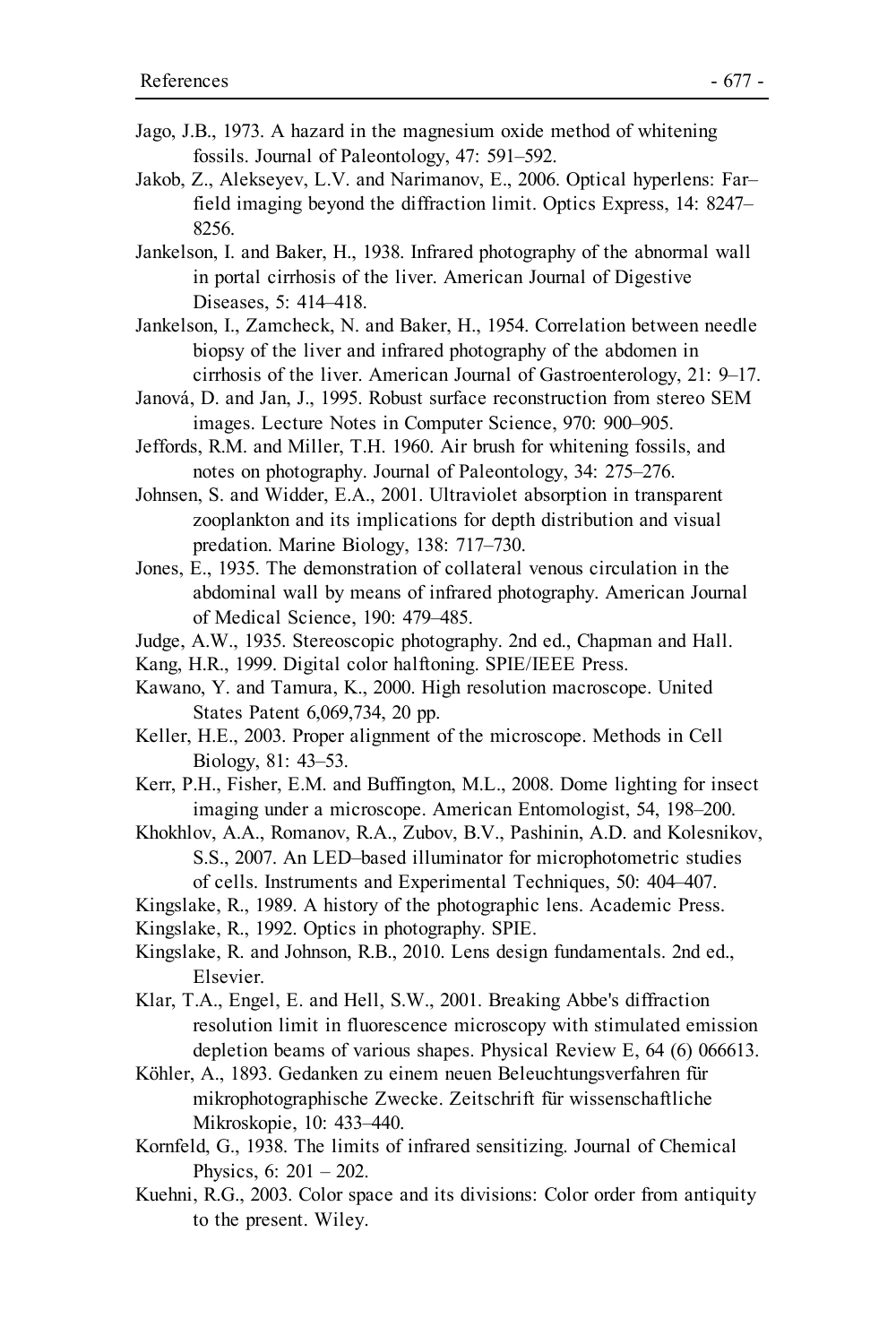- Kugelberg, I., 1934. Der Augenhintergrund in infraroten licht. Acta Opthalmologica Scandinavica, 12: 179–193.
- Laddie, H., Prescott, P. and Vitoria, M., 2000. The modern law of copyright. 3rd ed., Butterworths Law.
- Laikin, M., 2009. Lens design. 4th ed., CRC Press.
- LaNasa, J.J.Jr., Smith, O. and Johnson, C.M.Jr., 1991. The cephalic view in nasal photography. Journal of Otolaryngology, 20: 443–445.
- Langstein, H., 2003. How the digital camera has changed the way I practice plastic surgery. The Internet Journal of Plastic Surgery, 1(2).
- Lee, H.–C., 2005. Introduction to color imaging science. Cambridge University Press.
- Lefkowitz, L., 1979. The manual of close–up photography. Amphoto.
- Lemke, P.A., Davis, N.D. and Creech, G.W., 1989. Direct visual detection of aflatoxin synthesis by microcolonies of Aspergillus species. Applied and Environmental Microbiology, 55: 1808–1810.
- Lessing, N. v. d. W., 1970. Selection of optical glasses in superachromats. Applied Optics, 9: 1665–1669.
- Levy, T.E. and Smith, N.G., 2007. On–site GIS digital archaeology. In Levy, T.E., Daviau, M., Younker, R. and Shaer, M.M., Crossing Jordan – North American Contributions to the Archaeology of Jordan, 47–58. Equinox.
- Litwiller, D., 2005. CMOS versus CCD: maturing technologies, maturing markets. Photonics Spectra, August 2005: 54–59.
- Lüke, J.P., Nava, F.P., Marichal–Hernández, J.G., Rodríguez–Ramos, J.M. and Rosa, F., 2010. Near real–time estimation of super–resolved depth and all–in–focus images from a plenoptic camera using graphics processing units. International Journal of Digital Multimedia Broadcasting, 2010: 1–12.
- Lukac, R. (ed.), 2009. Single–sensor imaging. 573 pp, + color figures, CRC Press.
- Lukac, R. and Plataniotis, K.N. (eds.), 2007. Color image processing; methods and applications. Taylor & Francis.
- Lumsdaine, A. and Georgiev, T., 2008. Full resolution lightfield rendering. Technical Reports from Adobe Systems, January 2008.
- Lumsdaine, A. and Georgiev, T., 2009. Depth of field in plenoptic cameras. Eurographics, 2009, 4 pp.

(http://www.tgeorgiev.net/DepthOfField.pdf).

- Lund, R., 1980. Photomacrography of fossils for publication. Journal of Paleontology, 54: 264–266.
- Lund, R., 1983. Photomacrography of fossils–an updated version. Journal of Paleontology, 57: 870.
- Lunnon, R., 1961. Some observations on the photography of diseased skin. Medical and Biological Illustration, 11: 98–103.
- MacGregor, J.R., and Miller, T.H., 1960. Air brush for whitening fossils, and notes on photography. Journal of Paleontology, 34: 275–276.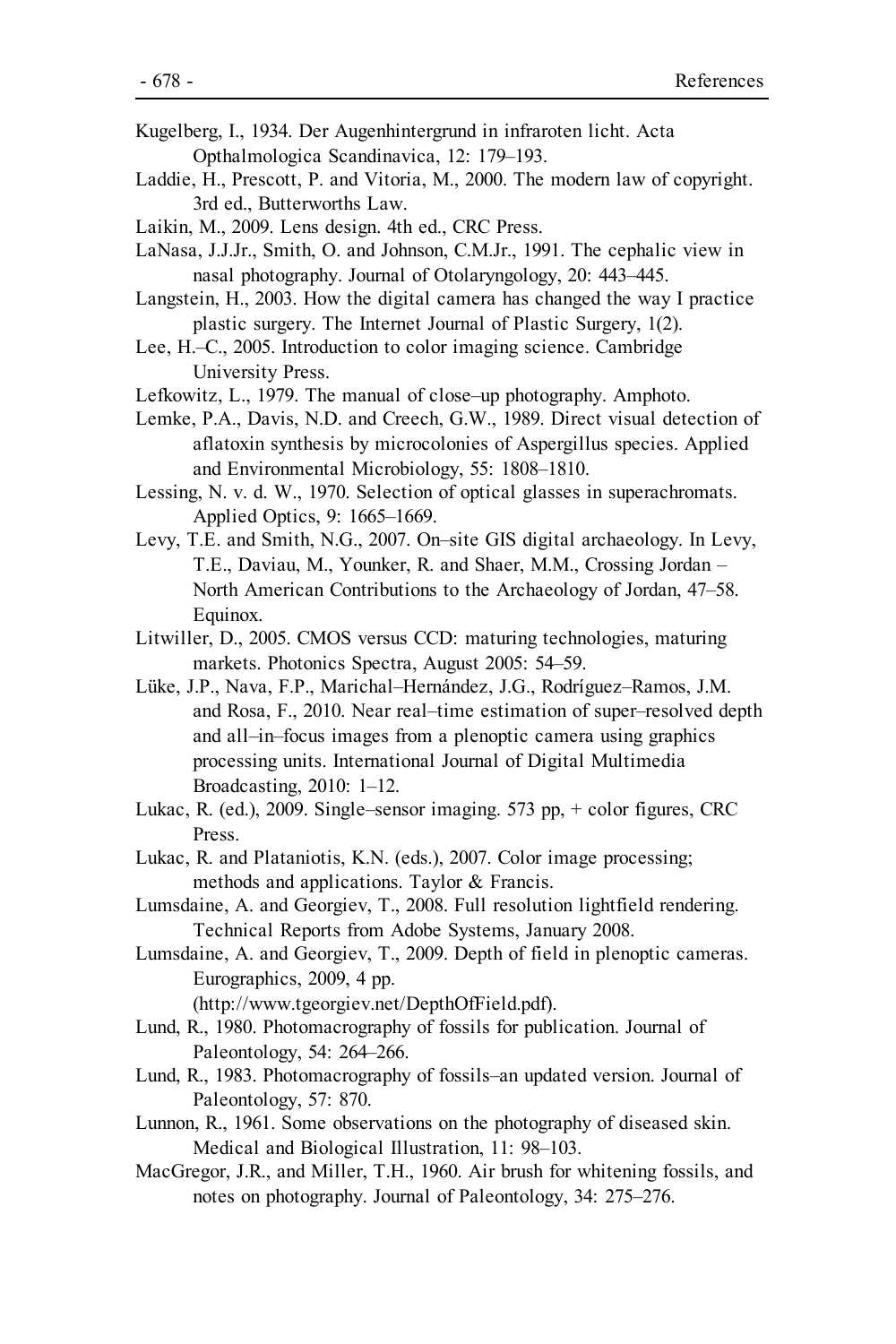- Mahowald M. A. and Mead, C., 1989. The silicon retina. Scientific American, 264 (5): 76–82.
- Maitreya, S., 2007. How to succeed in commercial photography. Allworth Press.
- Makowski, H., 1968. Vorrichtung zur Erzeugung visueller und fotografischer Bilder. German Patent 1,997,499.
- Mann, S., and Picard, R.W., 1995. Extending dynamic range by combining different exposed pictures. Proceedings of the 46th Annual Imaging Science & Technology Conference: 422–428.
- Mann, W., 1935. Infrared photography of the eye. Archives of Ophthalmology, 13: 985–991.
- Marr, D., 2004. Beginner's guide to photographic lighting. Amherst Media.
- Marshall, R., 1976. Infrared and ultraviolet photography in a study of the selective absorption of radiation by pigmented lesions of the skin. Medical and Biological Illustration, 26: 71–84.
- Marshall, R., 1977. A study of the selective absorption of ultra–violet and infra–red radiation by some pigmented lesions of the skin. PhD Thesis, CNAA. London.
- Marshall, R., 1979a. Infrared recording of neural tube defects. Journal of Audiovisual Media in Medicine, 2:92–94.
- Marshall, R., 1979b. Infrared recording of gross specimens. Radiography and clinical photography, 13: 12.
- Marshall, R., 1980. Evaluation of a diagnostic test based on photographic photometry of infrared and ultraviolet radiation, reflected by pigmented lesions of the skin. Journal of Audiovisual Media in Medicine, 3:94–98.
- Marshall, R., 1981. Infrared and ultraviolet reflectance measurements as an aid to the diagnosis of pigmented lesions of skin. Journal of Audiovisual Media in Medicine, 4: 11–14.
- Massopust, L., 1936. Infrared photographic study of the changing pattern of the superficial veins in a case of human pregnancy. Surgery, Gynaecology and Obstetrics, 63: 87–89.
- Massopust, L., 1937. Infrared photography of gross anatomical specimens. Archives of Pathology, 23: 67–70.
- Massopust, L., 1948. Infrared photographic study of the superficial veins of the thorax in relation to breast tumors. Surgery, Gynaecology and Obstetrics, 86: 1–4.
- Massopust, L. and Gardner, W., 1950. Infrared photographic studies of the superficial thoracic veins in the female. Surgery, Gynaecology and Obstetrics, 91: 717–727.
- Massopust, L. and Gardner, W., 1953. The infrared phlebogram in the diagnosis of breast complaints. Surgery, Gynaecology and Obstetrics, 97:619–626.
- Matthews, S., 1968. Photography in archaeology and art. John Baker.
- May, R.E., 1984. Photography of latent prints utilizing transmitted light. FBI,  $22: 5-11.$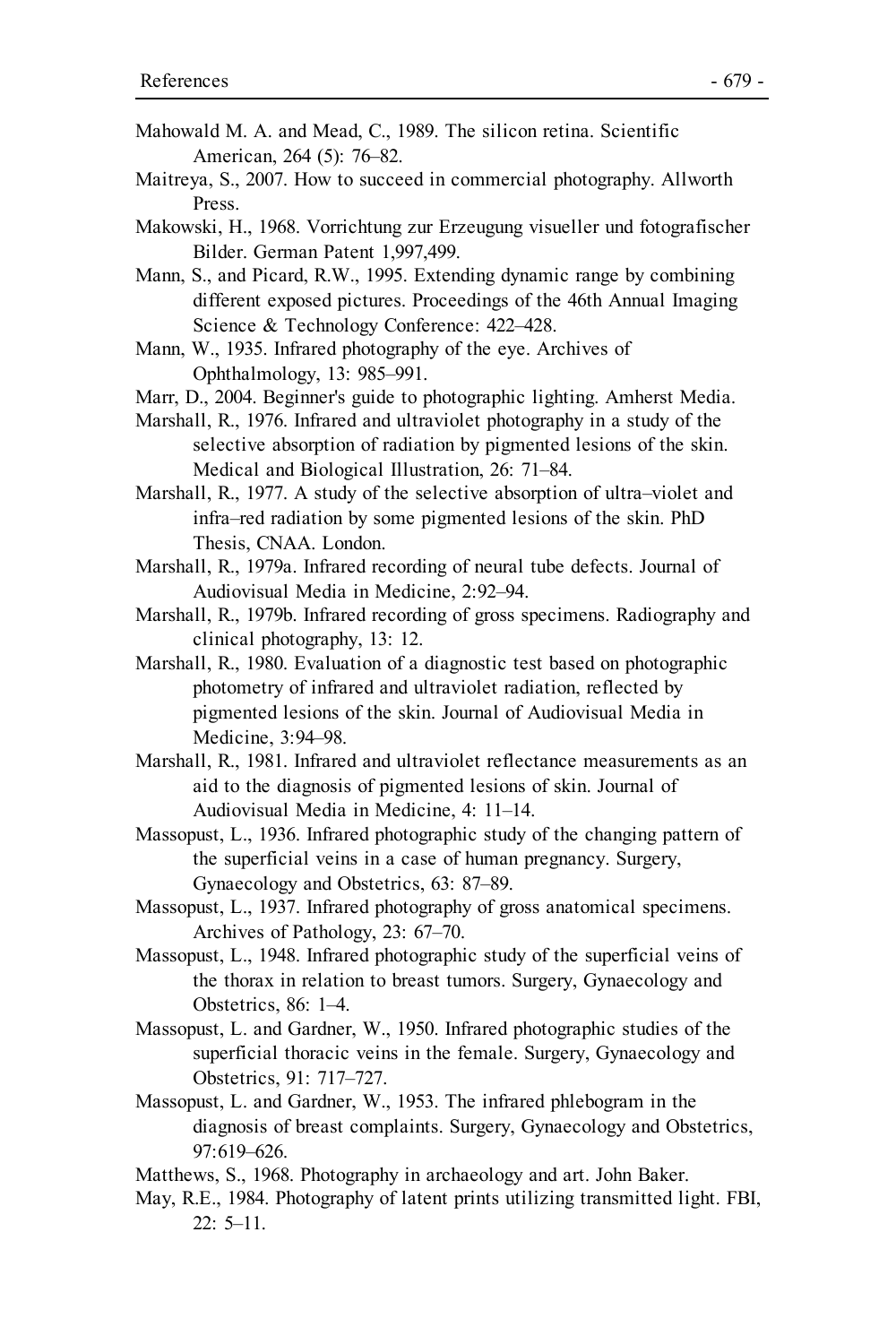- McCarty, G., 1976. Intraoral infrared color photography of radiotherapy patients. Journal of Prosthetic Dentistry 35(3): 327–331.
- McLachlan, D. Jr., 1968. Microscope. United States Patent 3,398,634, 7 pp.
- Melville, D. and Blaikie, R., 2005. Super–resolution imaging through a planar silver layer. Optics Express, 13(6): 2127–2134.
- Merklinger, H.M., 1992a. The ins and outs of focus; An alternative way to estimate depth–of–field and sharpness in the photographic image. 86 pp., Seaboard Printing Ltd., Bedford, Nova Scotia (www.trenholm.org/hmmerk/).
- Merklinger, H.M., 1992b. The Scheimpflug principle, part I. Shutterbug, November 1992. (www.trenholm.org/hmmerk/)
- Merklinger, H.M., 1997. A technical view of bokeh. Photo Techniques, May– June 1997: 1–5.
- Mertz, J., 2010. Introduction to optical microscopy. Roberts and Company.
- Mills, G., 1937. Infrared photography of gross specimens. Radiography and Clinical Photography, 13: 12–13.
- Mimura, S. and Okuda, S., 1981. A new gastrocamera technique using infrared color film. Endoscopy 13: 40–43.
- Missal, M., Robinson, J. and Tatum, R., 1965. Inferior vena cava obstruction. Annals of Internal Medicine, 62: 133–161.
- Montabone, S., 2010. Beginning digital image processing: Using free tools for photographers. Springer.
- Morikawa, F., Nakayama, Y., Iikura, T., Nakajima, K., Ohta, S. and Ishihara, M., 1981. The application of photographic techniques for the differentiation of the location of melanin pigment in the skin. In Fitzpatrick, T. (ed)., Biology and diseases of dermal pigmentation, 231–243, University of Tokyo Press.
- Morrissey, R., 2007. Master lighting guide for professional photographers. Amherst Media.
- Morton, R., (ed.), 1984. Photography for the scientist. 2nd edition, Academic Press.
- Mueller, J.R., 2004. The evanescent experimental use exemption from United States patent infringement liability: Implications for university and nonprofit research and development. Baylor Law Review, 56: 917–980.

(www.law.pitt.edu/files/faculty/mueller/evanescent.pdf)

- Nasse, H.H., 2010. Depth of field and bokeh. 45 pp., Carl Zeiss. (www.zeiss.com).
- Nava, F.P., Pérez, F., Marichal–Hernández, J.G. and Rodríguez–Ramos, J.M., 2008. The discrete focal stack transform. 16th European Signal Processing Conference (EUSIPCO 2008), 5 pp.
- Neumann, J., Fermüller, C. and Aloimonos, Y., 2004. A hierarchy of cameras for 3D photography. Computer Vision and Image Understanding, 96:  $274 - 293$ .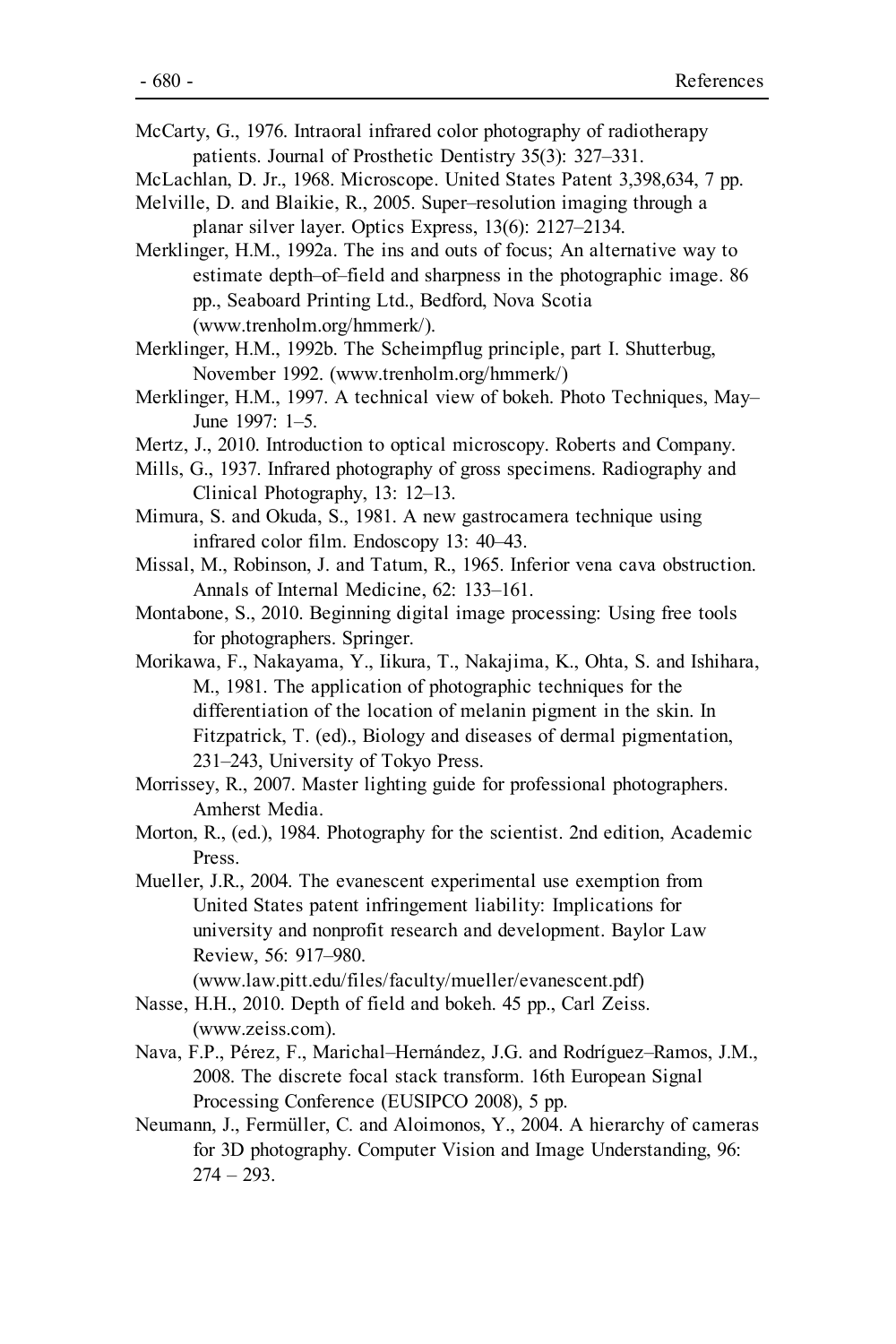- Ng, R., Levoy, M., Brédif, M., Duval, G., Horowitz, M. and Hanrahan, P., 2005. Light field photography with a hand–held plenoptic camera. Stanford Tech Report CTSR 2005–02: 1–11.
- Nieuwenhuis, G., 1990. An important diffraction effect in infrared photography. Journal of Audiovisual Media in Medicine, 13: 121–123.
- Nieuwenhuis, G., 1991. Lens focus shift required for ultraviolet and infrared photography. Journal of Biological Photography, 59: 17–20.
- Ogden, J.M., Adelson, E.H., Bergen. J.R. and Burt, P.J., 1985. Pyramid–based computer graphics, RCA Engineer, 30(5): 4–15.
- Ogg, A., 1958. Examination of the eye with infrared radiation. British Journal of Ophthalmology, 42: 306–310.
- Ozaki, Y., McClure, W.F. and Christy A.A. (eds.), 2007. Near–infrared spectroscopy in food science and technology. Wiley.
- Padova, T. and Mason, D., 2007. Color management for digital photographers for dummies. Wiley.
- Papert, J., 1971. Photomacrography: art and technique. Amphoto.
- Paterson, I., 2004. A dictionary of color. Thorogood.
- Payne, R., 1934. Infrared photography of the superficial venous system. Lancet, 226: 235–236.
- Pendry, J.B., 2000. Negative refraction makes a perfect lens. Physical Review Letters, 85: 3966–3969.
- Pendry, J.B., Schurig, D. and Smith, D.R., 2006. Controlling electromagnetic fields. Science, 312: 1780–1782.
- Peres, M.R. (editor–in–chief), 2007. Focal encyclopedia of photography (4th edition). Elsevier and Focal Press.
- Persichetti, P., Simone, P., Langella, M., Marangi, G.F. and Carusi, C, 2007. Digital photography in plastic surgery: How to achieve reasonable standardization outside a photographic studio. Aesthetic Plastic Surgery, 31: 194–200.
- Peterson, B., 2010. Understanding exposure. Amphoto.
- Petrozzo, and Singer, 2001. Telecentric lenses simplify non contact metrology. Test & Measurement World, October 15, 2001: 1–9 (www.tmworld.com).
- Philip, J., Carter, N.J., and Lenn, C.P., 1988. Improved optical discrimination of skin with polarized light. The Journal of the Society of Cosmetic Chemists, 39: 121–132.
- Phillips, R., 1976. Photography as an aid to dermatology. Medical and Biological Illustration, 26: 161–166.
- Phillips, S. B., Kollias, N., Gillies, R., Muccini, J.A., and Drake, L.A., 1997. Polarized light photography enhances visualization of inflammatory lesions of acne vulgaris. Journal of the American Academy of Dermatology, 37: 948–952.
- Proctor, M. and Yeo, P., 1973. The pollination of flowers. Collins.
- Proctor, M., Yeo, P. and Lack, A., 1996. The natural history of pollination. Collins.
- Radner, D., 1982. Science and Unreason. Wadsworth.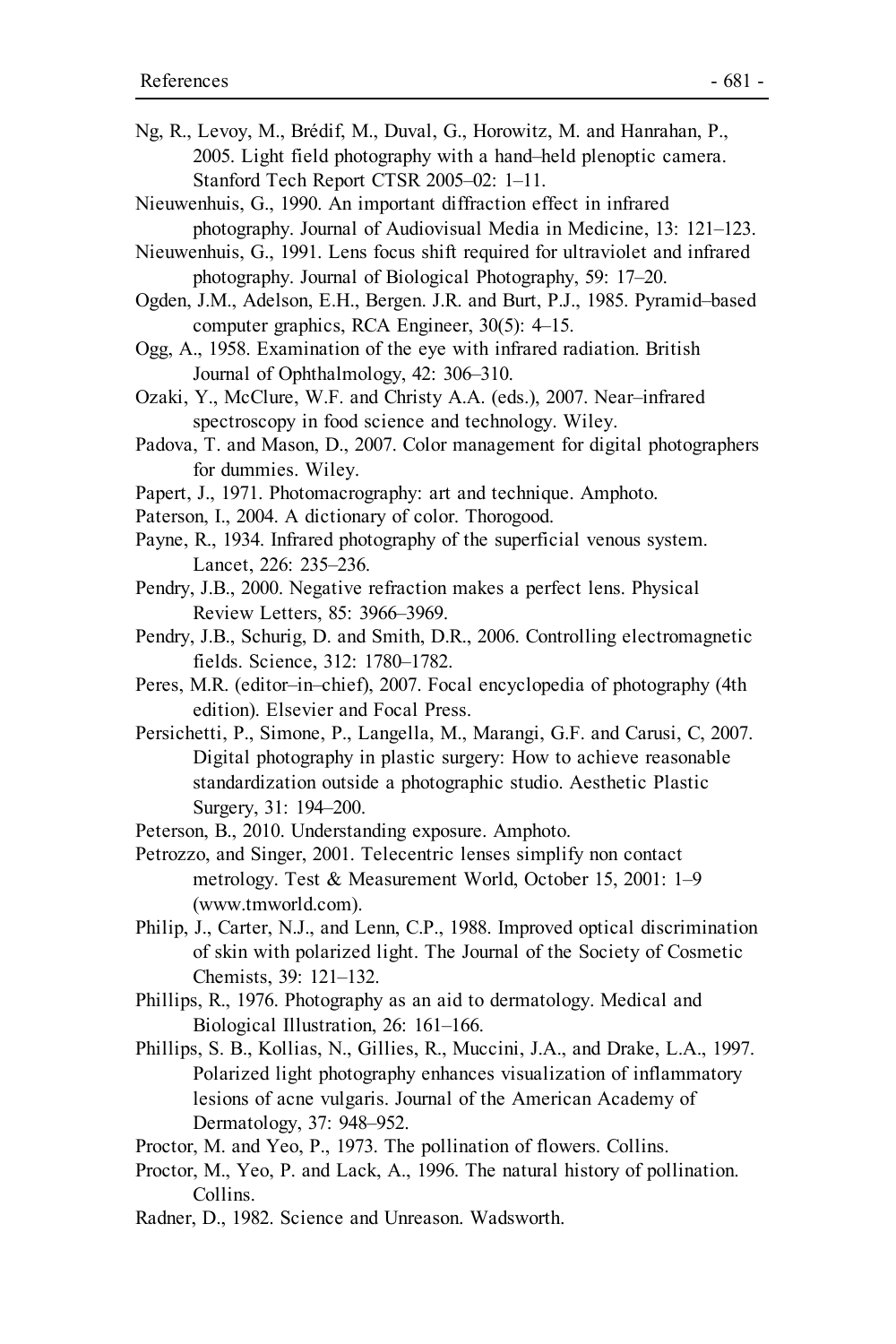- Rasetti, F., 1965. Photography of fossils. In: Kummel, B. and Raup, D. (eds.) Handbook of paleontological techniques. Freeman.
- Rawling, S., 1933. Infrared photography. Blackie & Son Ltd.
- Ray, S., 1978. Focal guide to close–ups. Focal Press.
- Ray, S.F. 1984. Photographic optics. In Morton, R.A. (ed.), Photography for the scientist, 87–167, Academic Press.
- Ray, S.F., 1999. Scientific photography and applied imaging. Focal Press.
- Ray, S.F., 2002. Applied photographic optics. 3rd ed., Elsevier.
- Rayleigh, J.W.S., 1891a. On pin–hole photography. Philosophical Magazine, 5th series, 31: 87.
- Rayleigh, J.W.S., 1891b. Some applications of photography. Nature, 44: 249– 254.
- Rayner, R.J., 1992. A method of improving contrast in illustrations of coalified fossils. Palaeontologia Africana,29: 45–49.
- Reddy, V.V.B., 2001. Macrophotography with a Nikon Coolpix 990/995: Using 35 mm camera macro–equipment and lighting techniques. Micscape Magazine, September 2001 (www.microscopy–uk.org.uk).
- Reinhard, E., Ward, G., Pattanaik, S. and Debevec, P., 2006. High dynamic range imaging: Acquisition, display, and image–based lighting. Elsevier.
- Renner, E., 2009. Pinhole photography. 4th edition, Focal Press.
- Rice, P., 2006. Master guide for professional photographers. Amherst Media.
- Riedel, A., 2005. Digital Imaging of Beetles (Coleoptera) and Other Three– Dimensional Insects. In: Häuser, C.L., Steiner, A., Holstein, J. and Scoble, M.J (eds.), Digital imaging of biological type specimens: A manual of best practice: 222–250, European Network for Biodiversity Information.
- Riedl, M.J., 2009. Optical design: Applying the fundamentals. SPIE Press.
- Rigel, D.S., Weiss, R.A., Lim, H.W. and Dover, J.S. (eds.), 2004. Photoaging. Marcel Dekker.
- Robinson, E.M., 2010. Crime scene photography. 2nd ed., Elsevier.
- Rockman, H.B., 2004. Intellectual property law for engineers and scientists. Wiley.
- Ronchese, F., 1937. Infrared photography in the diagnosis of vascular tumors. American Journal of Surgery, 37: 475–477.
- Root, N., 1985. Light scanning photomacrography a brief history and its current status. Journal of Biological Photography, 53: 69–77.
- Root, N., 1991. A simplified unit for making deep–field (scanning) macrographs, Journal of Biological Photography, 59: 3–8.
- Rosei, F. and Johnston, T., 2006. Survival skills for scientists. Imperial College Press.
- Rosenbloom, M., 1953. Infrared photography of the female breast. Obstetrics and Gynaecology, 2: 603–610.
- Rosenow, E.C., 1932. Observations with the Rife microscope of filter– passing forms of microorganisms. Science, 76 (1965): 192–193.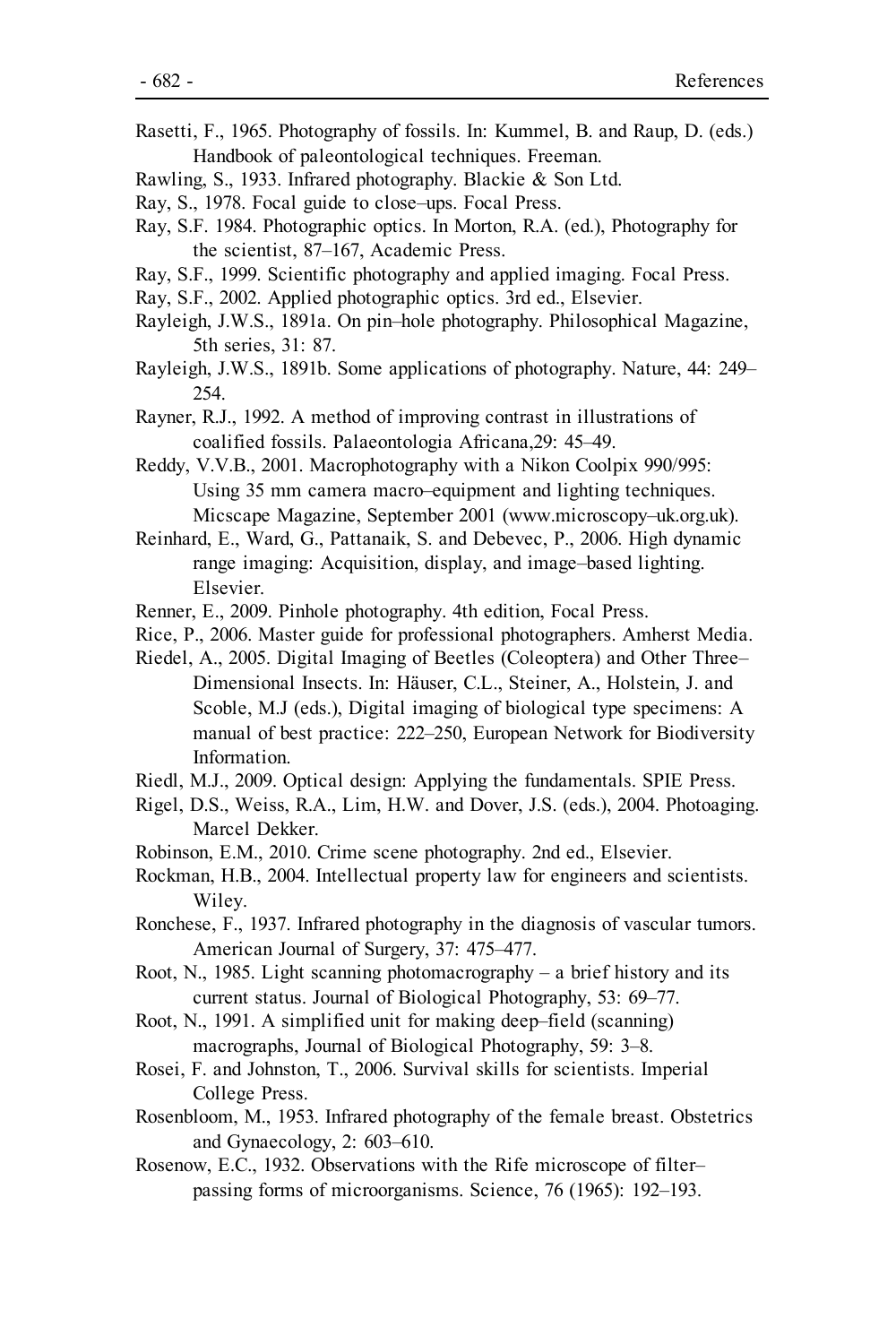- Rowe, N.P., 1999. Macrophotography. In: Jones, T.P. and Rowe, N.P. (eds.) Fossil plants and spores. The Geological Society.
- Royce, C., 1940. Infrared photography of gross specimens. Journal of Technical Methods, 19: 55–57.
- Salandrino, A. and Engheta, N., 2006. Far–field subdiffraction optical microscopy using metamaterial crystals: Theory and simulations. Physical Review B, 74: 07513, 5 pp.
- Salthouse, T., 1958. Photography of the Negro skin. Medical and Biological Illustration, 8: 150–159.
- Sammon, R., 2010. Rick Sammon's HDR photography secrets for digital photographers. Wiley.
- Savazzi, E., 1982. Burrowing habits and cuticular sculptures in Recent sand– dwelling brachyuran decapods from the Northern Adriatic Sea (Mediterranean). Neues Jahrbuch für Geologie und Paläontologie Abhandlungen, 163: 369–388.
- Savazzi, E., 1998. The color patterns of cypraeid gastropods. Lethaia, 31: 15–27.
- Savazzi, E., 2003. Function of terrace patterns in Stomatopoda (Crustacea) and Mantodea (Insecta). In: Sekimura, T., Noji, S., Ueno, N. and Maini, P.K. (eds.): Morphogenesis and Pattern Formation in Biological Systems: Experiments and Models: 379–389. Springer– Verlag.
- Savazzi, E., in review. An autonomous focus stacker for photomacrography. Computers & Geosciences.
- Schwartz, M.S. and Tardy, M.E., 1990. Standardized photodocumentation in facial plastic surgery. Facial Plastic Surgery, 7: 1–12.
- Scott, O.S., 1989. A cine photomacrography system. World Intellectual Property Organization, Patent WO 89/01642, 20 pp.
- Scrutton, T.E., 1883. The laws of copyright: An examination of the principles which should regulate literary and artistic property in England and other countries: Being the Yorke prize essay of the University of Cambridge for the year 1882. Murray.
- Seligman, C., 1934. Infrared photographs of racial types. Nature, 133: 279– 280.
- Seville, C., 2006. The internationalisation of copyright law; books, buccaneers and the black flag in the nineteenth century. Cambridge University Press.
- Shaw, J., 1987. Closeups in nature, Amphoto.
- Shelby, R.A., Smith, D.R. and Schultz, D., 2001. Experimental verification of a negative index of refraction. Science, 292: 77–79.
- Sholik, S. and Eggers, R., 2000. Macro and close–up photography handbook. Amherst Media.
- Sibarita, J.G., 2005. Deconvolution. Advances in Biochemical Engineering/Biotechnology, 95: 201–243.
- Silverberg, R.,1965. Scientists and scoundrels: A book of hoaxes. University of Nebraska Press.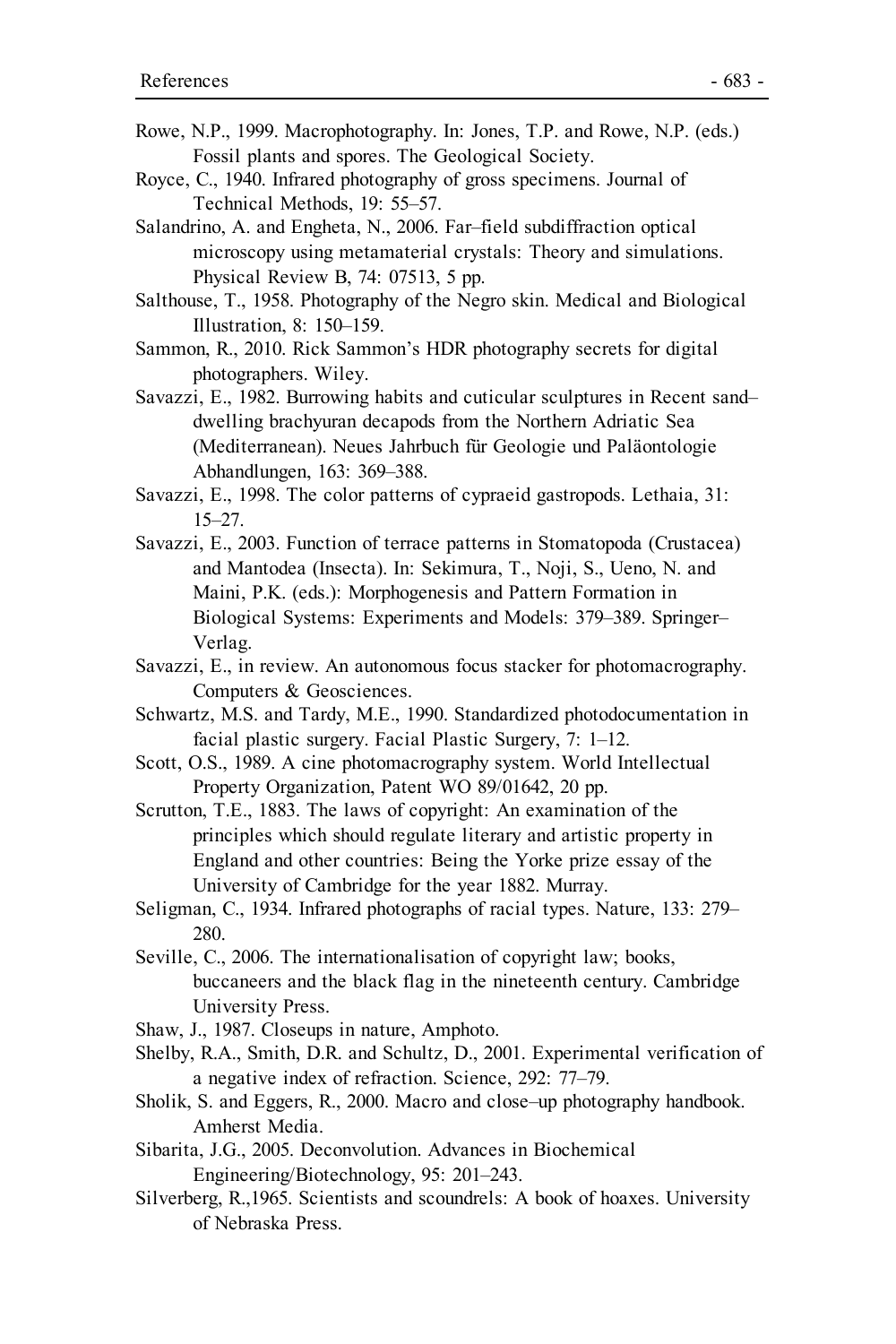- Sluder, G. and Nordberg, J.J., 2003. Microscope basics. Methods in Cell Biology, 81: 1–10.
- Smith, W.J., 1997. Practical optical system layout, and use of stock lenses. McGraw–Hill.

Sorauf, J.E. and Tuttle, D.W., 1988. Dark–field illumination in photography of acetate peels. Journal of Paleontology, 62: 153–156.

Spring, G.E., 2006. Photomacrography: Supplementary notes and formulas. RMIT Scientific Photography (http://www.a–p– s.org.au/pdfs/articles/macro.pdf).

Sripada, R. P., Heiniger, R. W., White, J. G. and Weisz, R., 2005. Aerial color infrared photography for determining late–season nitrogen requirements in corn. Agronomy Journal, 97: 1443–1451.

Staffel, J.G., 1997. Photodocumentation in rhinoplasty. Facial Plastic Surgery, 13: 317–322.

Steger, C., Ulrich, M. and Wiedermann, C., 2008. Machine vision algorithms and applications. Wiley.

Stellingwerf, D., 1966. Practical applications of aerial photographs in forestry and other vegetable studies. Series B #36, International Training Centre for aerial survey. ITC Publications.

Stelzer, E.H.K., 2002. Light microscopy: Beyond the diffraction limit? Nature, 417: 806–807.

- Stevenson, J., 1981. Penetration of eschar by infrared photography. Journal of Audiovisual Media in Medicine, 4: 141–143.
- Stewart, H., Crane, M. and Deitrick, M., 1938. Studies of pericardial effusion. American Heart Journal 16: 189–197.
- Strandberg, C., 1967a. Aerial Discovery Manual. Wiley.

Strandberg, C., 1967b. Photoarchaeology. Photogrammetric Engineering and Remote Sensing, 33: 1152–1157.

Swindle, P., 1940. Infrared photography and roentgenography of specimens injected with red cinnabar. Journal of the Biological Photographic Association, 8: 105–110.

Synge, E.H., 1928. A suggested method for extending microscopic resolution into the ultra–microscopic region. Philosophical Magazine 6, 356– 362.

Takano, E., 1980. Changes in aberration due to focusing. Proceedings of the SPIE, 237: 496.

Theodor, J.M. and Furr R.S., 2009. High dynamic range imaging as applied to paleontological specimen photography. Palaeontologia Electronica, 12: 30 pp. (palaeo–electronica.org).

Tholl, J., 1951. Infrared photography of documents. Journal of the Photographic Society of America (Photographic Science and Technology), 17B: 10–13 and 34–39.

Thompson, L., 1951. Photographs, infrared photographs and transillumination diagrams illustrating diagnosis and treatment of the cervix uteri. American Journal of Surgery, 81:503–508.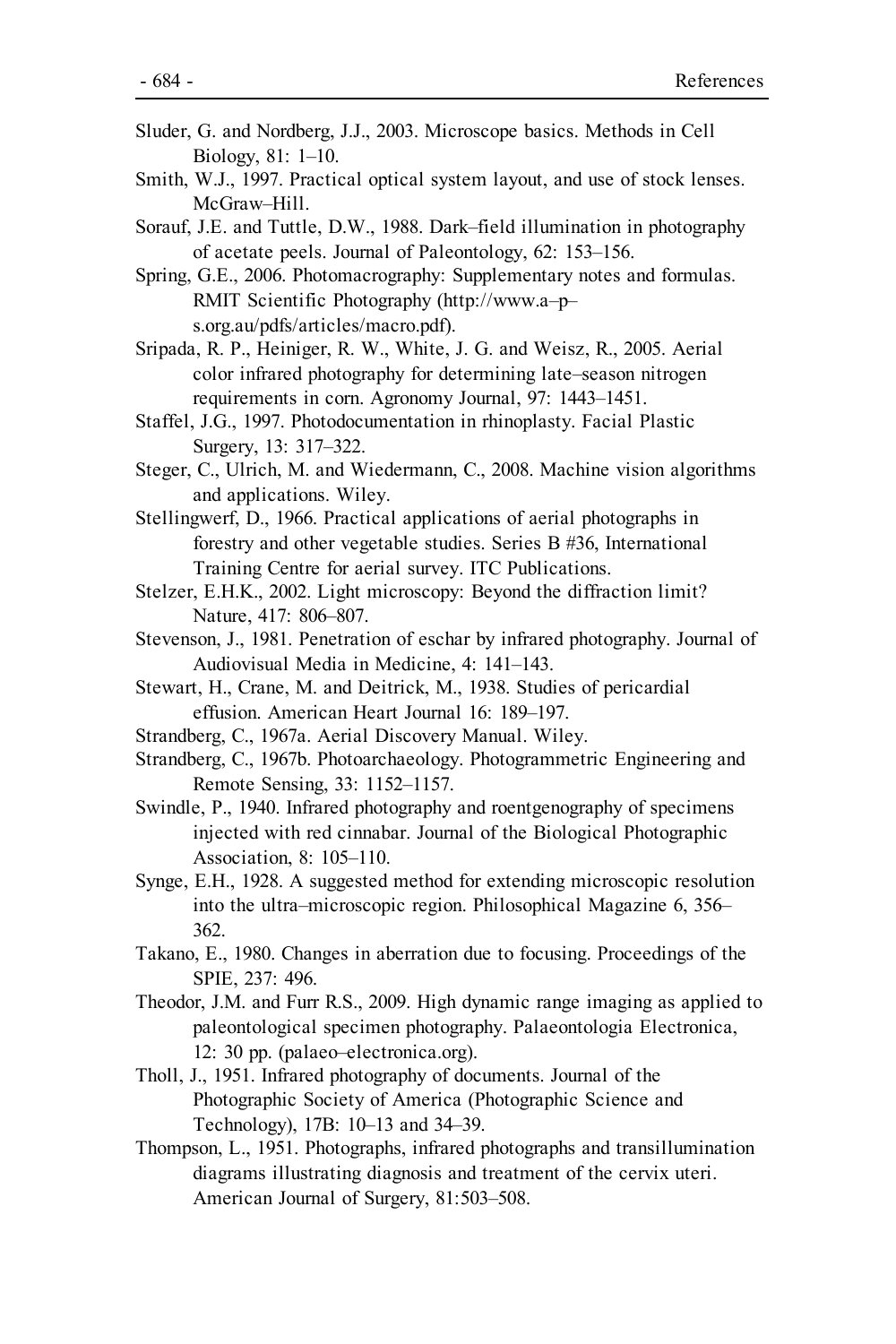- Tremblay, E.J., Stack, R.A., Morrison, R.L. and Ford, J.E., 2007. Ultrathin cameras using annular folded optics. Applied Optics, 46: 463–471.
- Tysome, J.R. and Sharp, H.R., 2006. Current trends in photographic imaging for rhinoplasty surgery. The Internet Journal of Otorhinolaryngology, 5(2).
- Valdecasas, A.G., Marshall, D., Becerra, M. and Terrero, J.J., 2001. On the extended depth of focus algorithms for bright field microscopy. Micron, 32: 559–569.
- Valentine, J., Li, J., Zentgraf, T., Bartal, G. and Zheng, F., 2009. An optical cloak made of dielectrics. Nature Materials, 8: 568–571.
- Vésquez, M. and Hanslmeyer, A., 2006. Ultraviolet radiation in the solar system. Springer.
- Vogeley, E., Pierce, M.C. and Bertocci, G., 2002. Experience with Wood lamp illumination and digital photography in the documentation of bruises on human skin. Archives of Pediatric and Adolescent Medicine, 156: 265–268.
- Wager, E., Godlee, S. and Jefferson, T., 2002. How to survive peer review. BMJ Books.
- Walther, A., 1989. Irreducible aberrations of a lens used for a range of magnifications. Journal of the Optical Society of America, A6: 415– 422.
- Wayburn, E., 1942. Infrared photography of the abdominal wall. American Journal of Digestive Diseases, 9: 392–394.
- Webb, D.T. and Webb, A.D., 1984. Techniques of biological close–up photography. In: Harris, C.L. (ed.) Tested studies for laboratory teaching: Proceedings of the Third Workshop/Conference of the Association for Biology Laboratory Education, 19–38, Kendall/Hunt, Dubuque, Iowa.
- Webb, R.H., Boyer, D.E. and Turner, R.M. (eds.), 2010. Repeat photography: Methods and applications in the natural sciences. Island Press.
- Weisgrau, R. and Perlman, V., 2006. Licensing photography. Allworth Press. White, L., 1995. Infrared photography handbook. Amherst.
- White, L., 2001. Advanced infrared photography handbook. Amherst Media.
- White, W., 1987. Photomacrography; an introduction. Butterworth.
- Wilkins, J. and Josephs, J., 1980. Infrared photographic studies of rosacea. Archives of Dermatology, 116: 676–678.
- Williams, A., 1977. Immersion techniques for increasing depth of field. Journal of Photography, 124: 5.
- Williams, A.R, 1988. Reflected ultraviolet photography. Journal of Biological Photography, 56: 3–11.
- Williams, A.R. and Williams, G., 1994. The invisible image A tutorial on photography with invisible radiation. Part 3: Reflected infrared photography. Journal of Biological Photography, 62: 51–68.
- Wilson, E., 1937. The changes in infrared photographs taken during the treatment of varicose veins. American Journal of Surgery, 37: 470– 474.